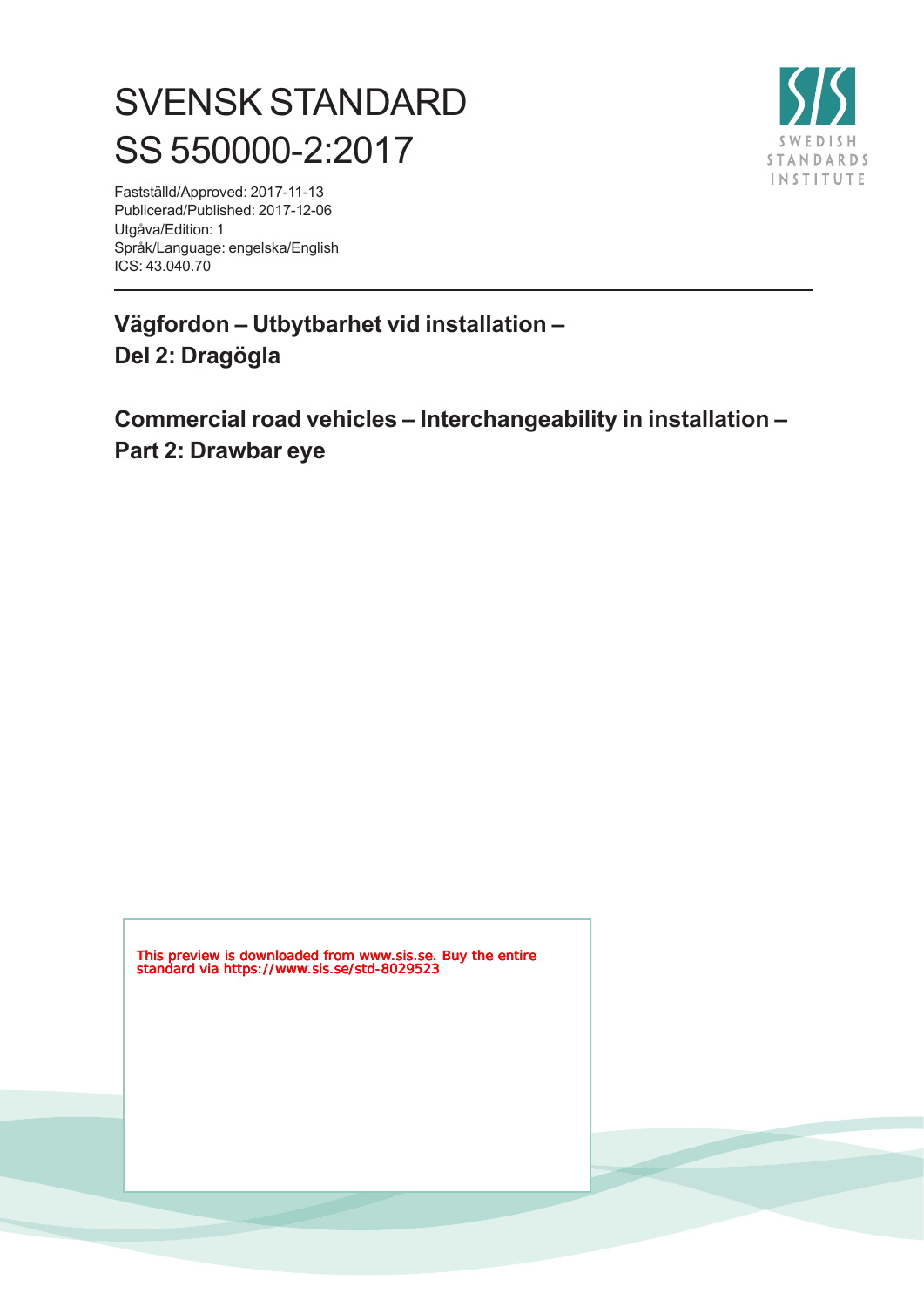# Standarder får världen att fungera

*SIS (Swedish Standards Institute) är en fristående ideell förening med medlemmar från både privat och offentlig sektor. Vi är en del av det europeiska och globala nätverk som utarbetar internationella standarder. Standarder är dokumenterad kunskap utvecklad av framstående aktörer inom industri, näringsliv och samhälle och befrämjar handel över gränser, bidrar till att processer och produkter blir säkrare samt effektiviserar din verksamhet.* 

#### **Delta och påverka**

Som medlem i SIS har du möjlighet att påverka framtida standarder inom ditt område på nationell, europeisk och global nivå. Du får samtidigt tillgång till tidig information om utvecklingen inom din bransch.

#### **Ta del av det färdiga arbetet**

Vi erbjuder våra kunder allt som rör standarder och deras tillämpning. Hos oss kan du köpa alla publikationer du behöver – allt från enskilda standarder, tekniska rapporter och standardpaket till handböcker och onlinetjänster. Genom vår webbtjänst e-nav får du tillgång till ett lättnavigerat bibliotek där alla standarder som är aktuella för ditt företag finns tillgängliga. Standarder och handböcker är källor till kunskap. Vi säljer dem.

#### **Utveckla din kompetens och lyckas bättre i ditt arbete**

Hos SIS kan du gå öppna eller företagsinterna utbildningar kring innehåll och tillämpning av standarder. Genom vår närhet till den internationella utvecklingen och ISO får du rätt kunskap i rätt tid, direkt från källan. Med vår kunskap om standarders möjligheter hjälper vi våra kunder att skapa verklig nytta och lönsamhet i sina verksamheter.

**Vill du veta mer om SIS eller hur standarder kan effektivisera din verksamhet är du välkommen in på www.sis.se eller ta kontakt med oss på tel 08-555 523 00.**

# Standards make the world go round

*SIS (Swedish Standards Institute) is an independent non-profit organisation with members from both the private and public sectors. We are part of the European and global network that draws up international standards. Standards consist of documented knowledge developed by prominent actors within the industry, business world and society. They promote cross-border trade, they help to make processes and products safer and they streamline your organisation.*

#### **Take part and have influence**

As a member of SIS you will have the possibility to participate in standardization activities on national, European and global level. The membership in SIS will give you the opportunity to influence future standards and gain access to early stage information about developments within your field.

#### **Get to know the finished work**

We offer our customers everything in connection with standards and their application. You can purchase all the publications you need from us - everything from individual standards, technical reports and standard packages through to manuals and online services. Our web service e-nav gives you access to an easy-to-navigate library where all standards that are relevant to your company are available. Standards and manuals are sources of knowledge. We sell them.

#### **Increase understanding and improve perception**

With SIS you can undergo either shared or in-house training in the content and application of standards. Thanks to our proximity to international development and ISO you receive the right knowledge at the right time, direct from the source. With our knowledge about the potential of standards, we assist our customers in creating tangible benefit and profitability in their organisations.

**If you want to know more about SIS, or how standards can streamline your organisation, please visit www.sis.se or contact us on phone +46 (0)8-555 523 00**



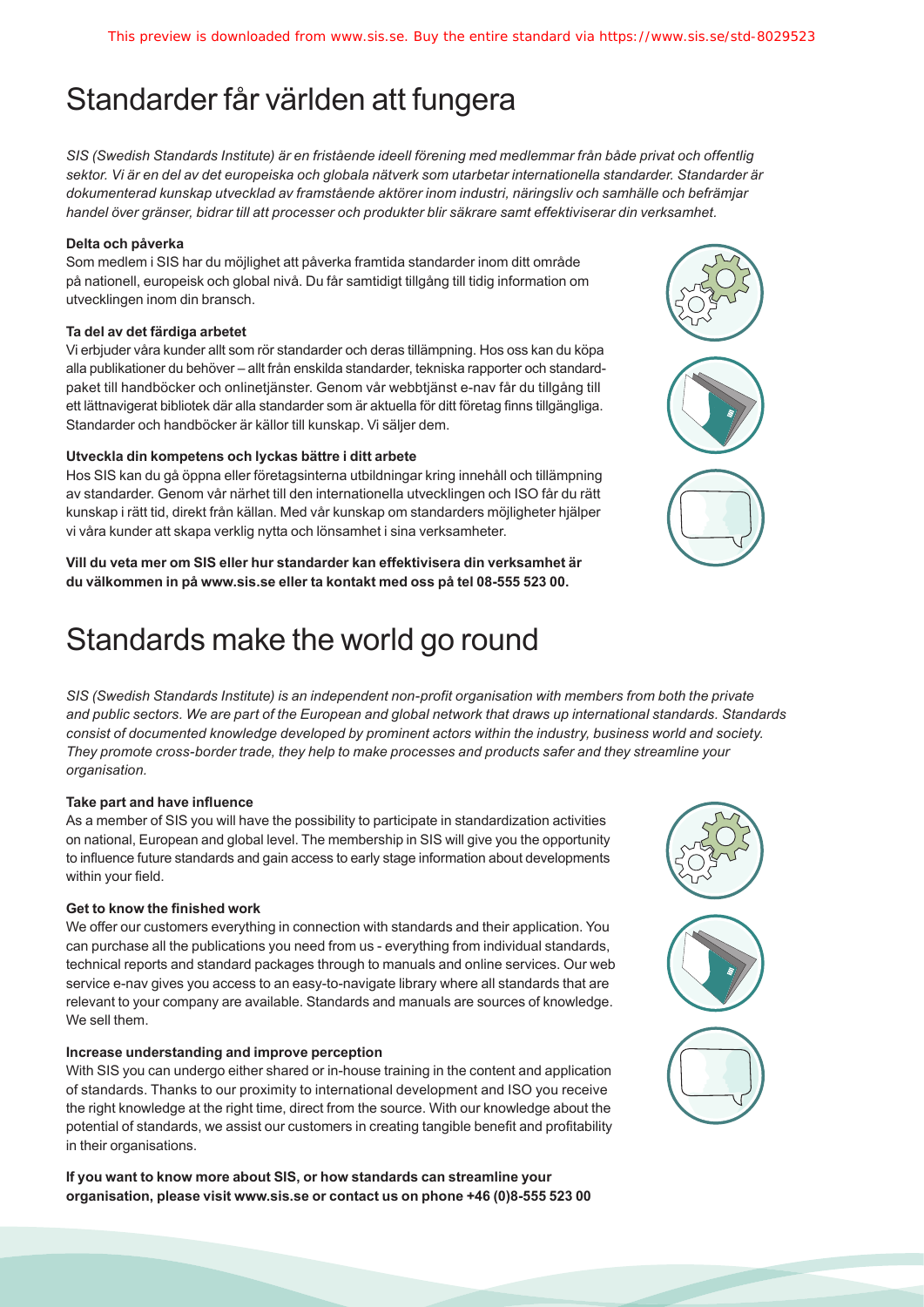This preview is downloaded from www.sis.se. Buy the entire standard via https://www.sis.se/std-8029523

© Copyright/Upphovsrätten till denna produkt tillhör SIS, Swedish Standards Institute, Stockholm, Sverige. Användningen av denna produkt regleras av slutanvändarlicensen som återfinns i denna produkt, se standardens sista sidor.

© Copyright SIS, Swedish Standards Institute, Stockholm, Sweden. All rights reserved. The use of this product is governed by the end-user licence for this product. You will find the licence in the end of this document.

*Upplysningar om sakinnehållet i standarden lämnas av SIS, Swedish Standards Institute, telefon 08-555 520 00. Standarder kan beställas hos SIS Förlag AB som även lämnar allmänna upplysningar om svensk och utländsk standard.*

*Information about the content of the standard is available from the Swedish Standards Institute (SIS), telephone +46 8 555 520 00. Standards may be ordered from SIS Förlag AB, who can also provide general information about Swedish and foreign standards.*

Standarden är framtagen av kommittén för Sammankoppling av fordon samt utvändiga anordningar, SIS/TK 234.

Har du synpunkter på innehållet i den här standarden, vill du delta i ett kommande revideringsarbete eller vara med och ta fram andra standarder inom området? Gå in på www.sis.se - där hittar du mer information.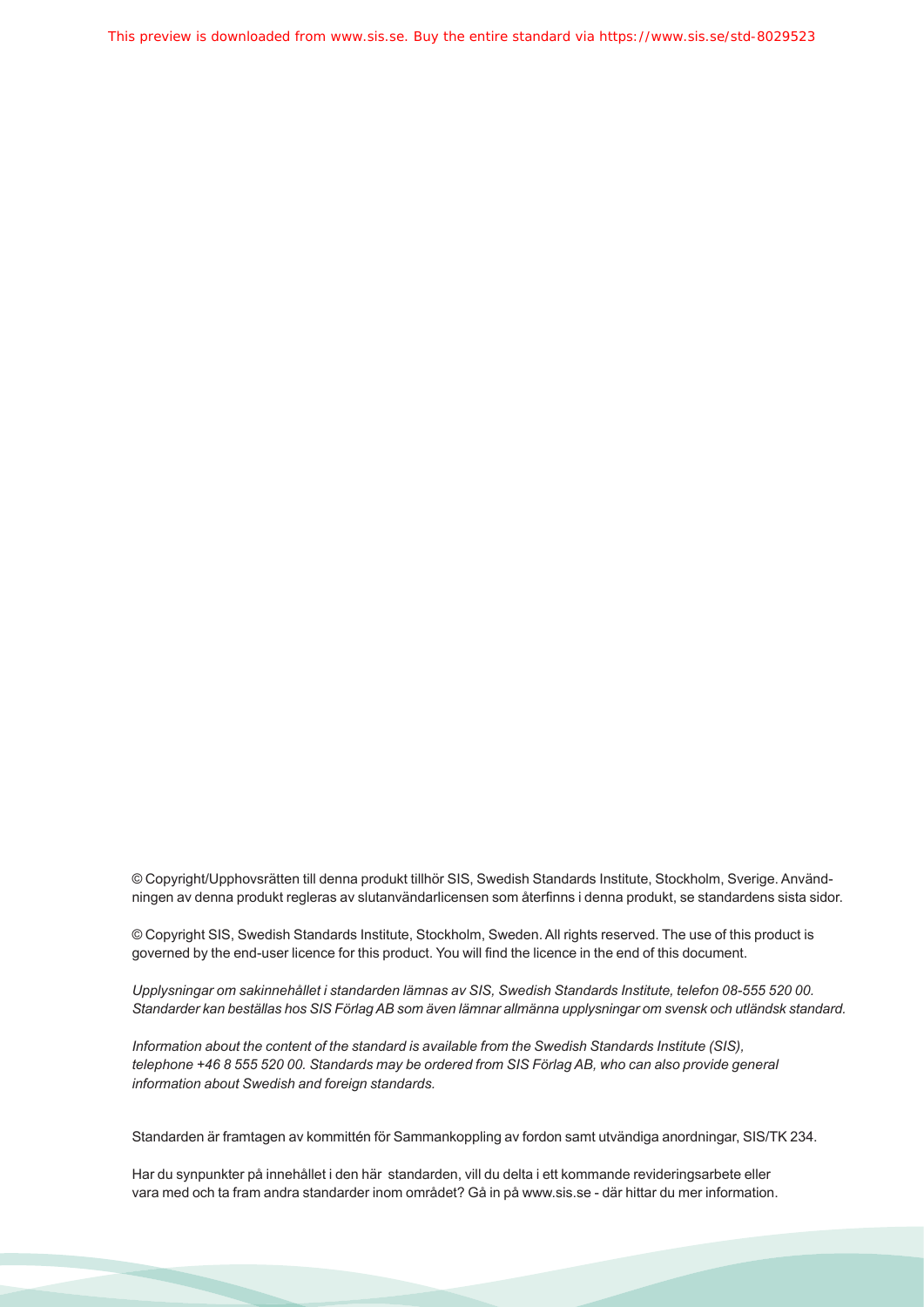# SS 550000-2:2017 (En)

# **Table of content**

| $\blacktriangleleft$ |  |  |
|----------------------|--|--|
| $\overline{2}$       |  |  |
| $\mathbf{3}$         |  |  |
| $\overline{4}$       |  |  |
| 4.1                  |  |  |
| 4.2                  |  |  |
| 5 <sub>5</sub>       |  |  |
| 5.1                  |  |  |
| 5.2                  |  |  |
|                      |  |  |
|                      |  |  |
|                      |  |  |
|                      |  |  |
|                      |  |  |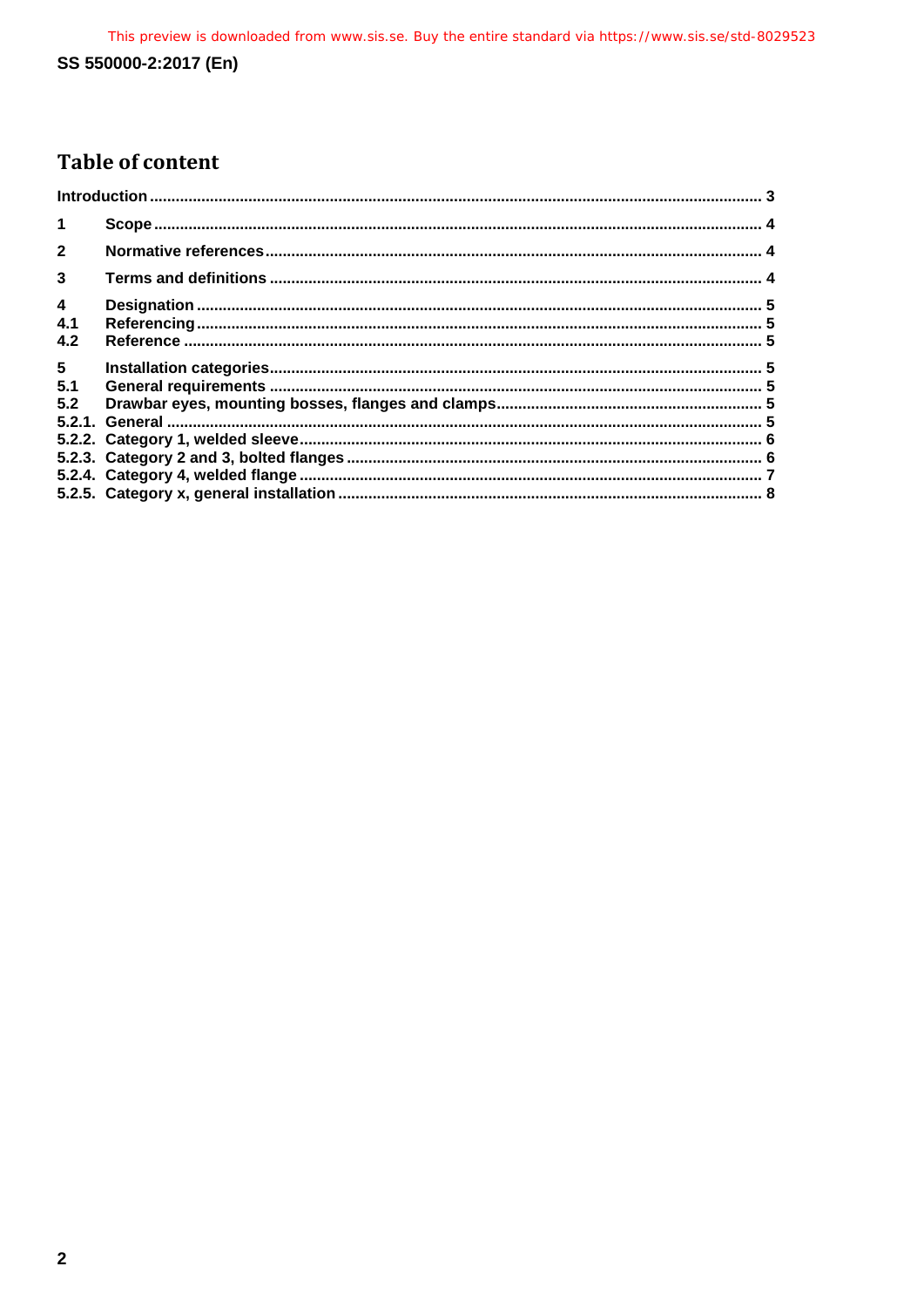# <span id="page-4-0"></span>**Introduction**

This standard is applied to drawbar eyes for commercial vehicles. This standard is part of the series SS 550000. There are two series of standards which concern interchangeability. The interchangeability is divided into two parts, interchangeability in installation and interchangeability in application.

The series of standards include:

The series of standards include:

SS 550000-1, *Commercial road vehicles – Interchangeability in installation – Part 1: Drawbar coupling*

SS 550000-2, *Commercial road vehicles – Interchangeability in installation – Part 2: Drawbar eye*

SS 550100-1, *Commercial road vehicles – Interchangeability in application – Part 1: Clevis coupling 57 mm*

SS 550100-2, *Commercial road vehicles – Interchangeability in application – Part 2: Drawbar eye 57 mm*

This standard draws on SS-ISO 3584. SS-ISO 3584 defines 50 mm clevis coupling while a standard for 57 mm clevis coupling has hitherto been missing. While introducing a standard for 57 mm clevis couplings a new structure is introduced to this new standard. It is splitting information relevant for OEM:s from information relevant to end users. Furthermore, many non-value adding dimensions are deleted from the standard as compared to SS-ISO 3584.The current series of national standards focus on the geometric compatibility with specific address to 57 mm clevis couplings which are dominating in Sweden. A number of different coupling classes based on different performance values as in SS-ISO 3584 are not adopted. Hence the structure becomes simpler. Further information on interchangeability in installation is needed when mounting the equipment i.e. one or a couple of times during the lifetime of the vehicle. Information on interchangeability in application is needed almost every day. Accordingly, the structure of this series of standards, is tuned to the need of the user at different stages.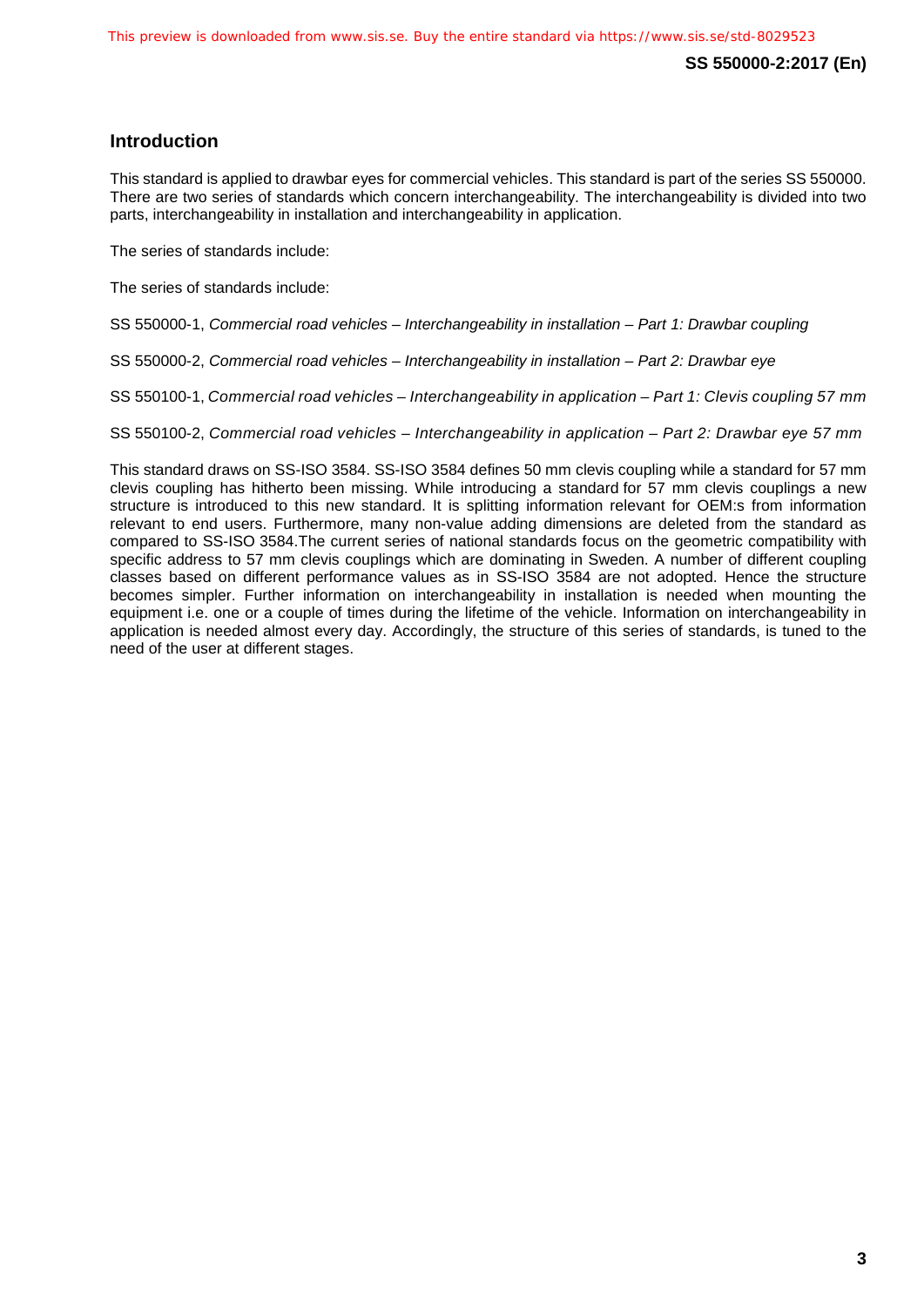## **SS 550000-2:2017 (En)**

# <span id="page-5-0"></span>**1 Scope**

This Standard specifies the characteristics of drawbar eyes installations, necessary for interchangeability in installation to a drawbar of a towed trailer.

This Standard is applicable to mechanical connections designed for commercial vehicles and trailers, the maximum mass of which is above 3,5 t.

#### <span id="page-5-1"></span>**2 Normative references**

This paragraph is referencing the below listed documents that are required when applying this document. For dated references only that edition of the document applies. For undated references the latest valid edition of the document applies.

SS-EN ISO 4063, *Welding and allied processes - Nomenclature of processes and reference numbers*

SS 550000-1, *Commercial road vehicles – Interchangeability in installation – Part 1: Drawbar coupling*

SS 550100-1, *Commercial road vehicles – Interchangeability in application – Part 1: Clevis coupling 57 mm*

SS 550100-2, *Commercial road vehicles – Interchangeability in application – Part 2: Drawbar eye 57 mm*

# <span id="page-5-2"></span>**3 Terms and definitions**

For the purposes of this document, the following terms and definitions apply.

#### **3.1**

#### **drawbar**

<hinged> structure connected through a hinge to the front end of the towed vehicle through which the towed vehicle is mechanically coupled to the towing vehicle by means of a clevis coupling

#### **3.2**

#### **drawbar**

<rigid> structure rigidly connected to the front of the towed vehicle through which the towed vehicle is mechanically coupled to the towing vehicle by means of a clevis coupling

NOTE 1 TO ENTRY: For special applications, hinged drawbars with drawbar eyes in both ends exist.

#### **3.3**

#### **drawbar eye**

component fitted to the forward extreme of the drawbar to enable mechanical coupling to a drawbar coupling.

#### **3.4**

#### **drawbar coupling**

component that by means of a bolt or hook locks the drawbar eye to the towing vehicle

#### **3.5**

#### **clevis coupling**

coupling that has a clevis to hold a bolt that locks the drawbar eye to the towing vehicle

#### **3.6**

#### **characteristic performance value**

performance value that shows the capacity of the coupling to transfer longitudinal or vertical forces between towing and towed vehicles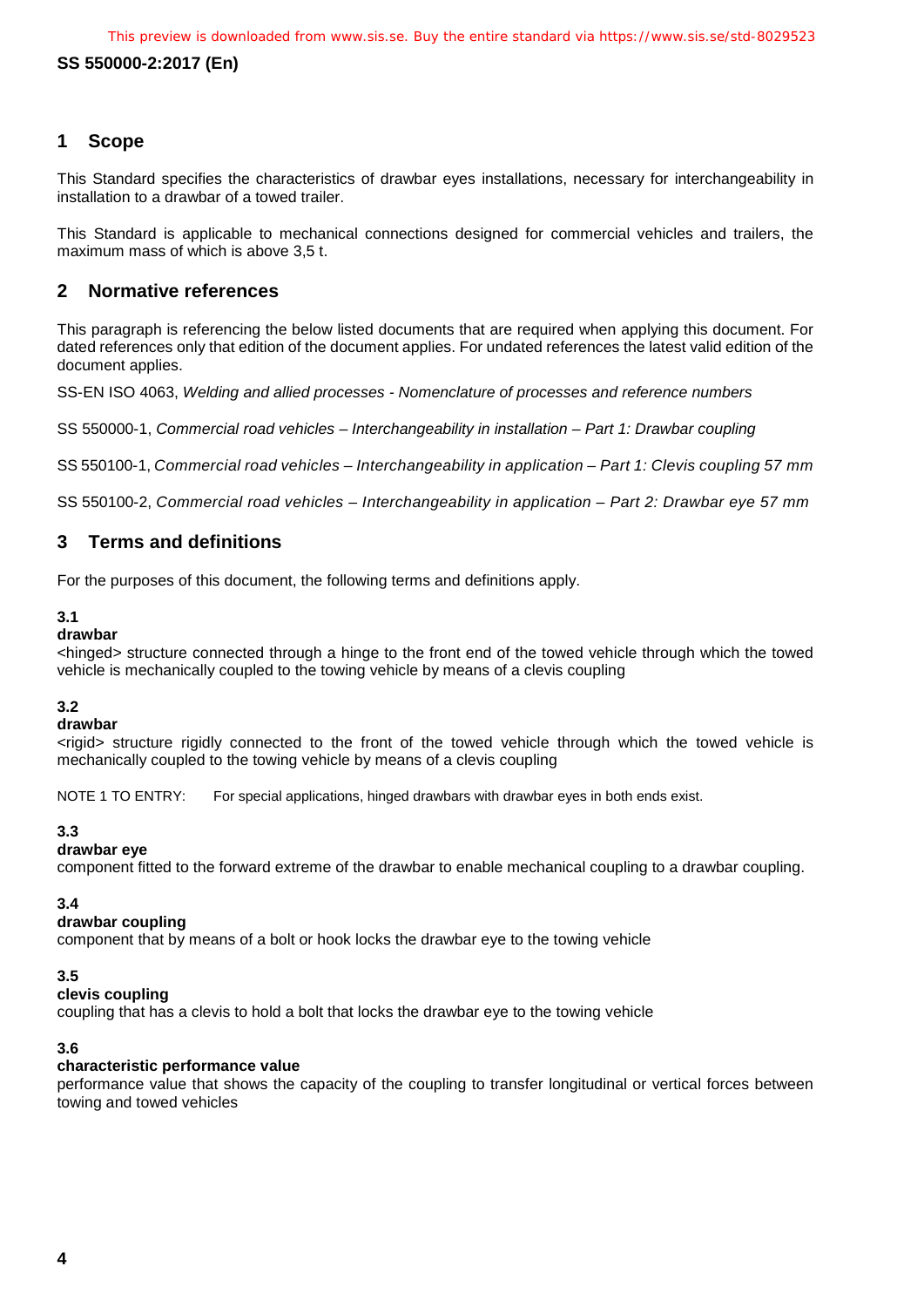**SS 550000-2:2017 (En)**

# <span id="page-6-0"></span>**4 Designation**

# <span id="page-6-1"></span>**4.1 Referencing**

Reference may be made to this standard for drawbar eye mounting dimensions on the drawbar.

# <span id="page-6-2"></span>**4.2 Reference**

Drawbar eye installations meeting the requirements of this standard shall be identified by the following information, in the order given:

a) reference to this standard

b) number of category according to one of those defined in 5.2

EXAMPLE SS 550100-2 Category 2

# <span id="page-6-3"></span>**5 Installation categories**

#### <span id="page-6-4"></span>**5.1 General requirements**

The drawbar eye shall not be able to rotate axially. The mounting instruction for any drawbar eye referencing these installation categories shall indicate the distance from the coupling point to the reference plane B in the diagrams below.

Any welding shall be carried out using method 111 in accordance with SS-EN ISO 4063

NOTE Suitable welding electrodes are according to SS-EN ISO 2560.

#### <span id="page-6-5"></span>**5.2 Drawbar eyes, mounting bosses, flanges and clamps**

#### <span id="page-6-6"></span>**5.2.1. General**

Drawbar eyes may be installed to a drawbar in different ways. This section defines different installation categories. Each drawbar eye shall have an installation category assigned. Each category includes a reference plane B that defines from where to measure the distance to the center of the ring of the drawbar eye.